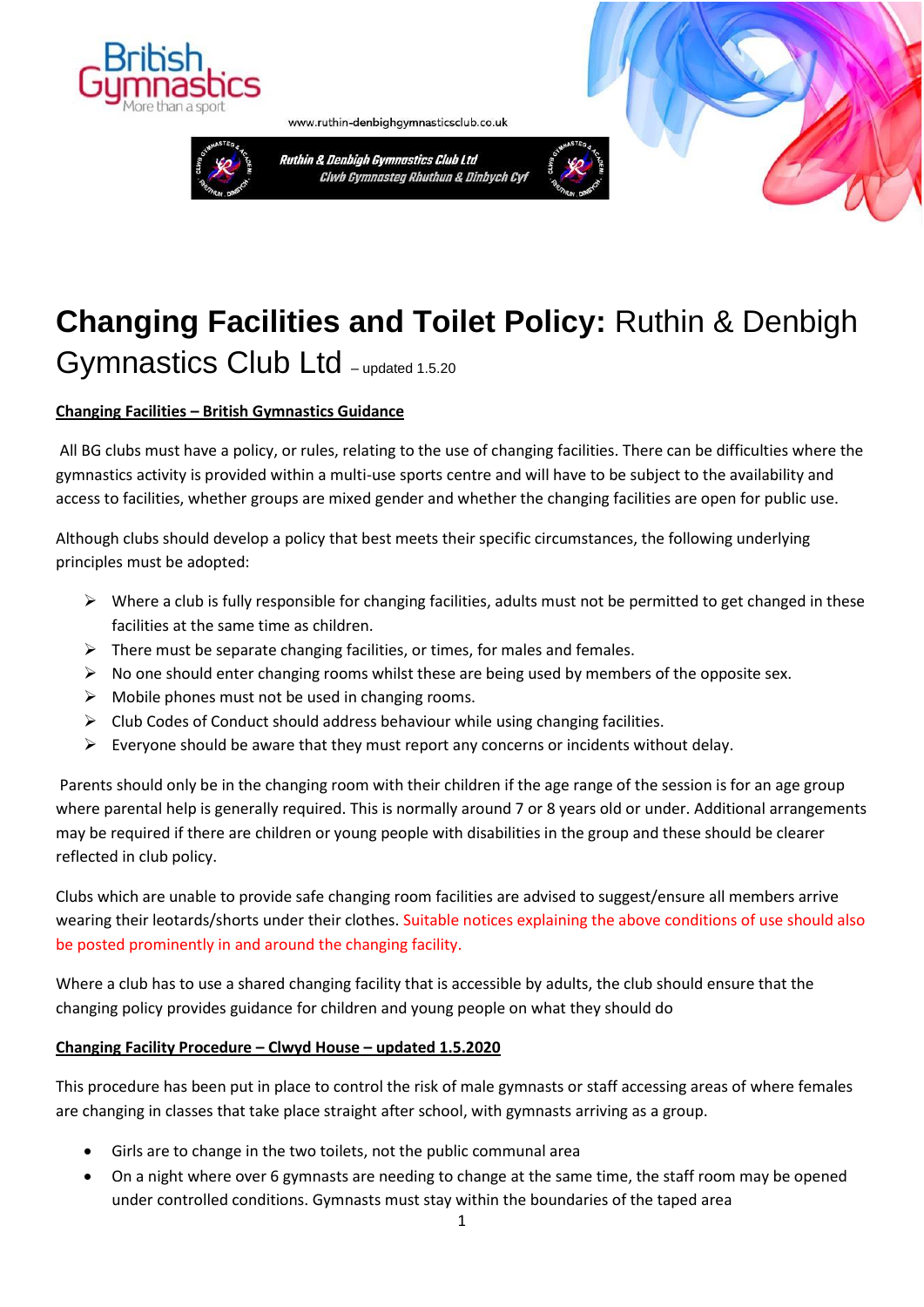

Ruthin & Denbigh Gymnastics Club Ltd Clwb Gymnasteg Rhuthun & Dinbych Cyf

www.ruthin-denbighgymnasticsclub.co.uk



- Boys may only change in the toilets
- Male staff are to remain in the gym or behind reception under the control of the keyholder

When the staffroom becomes a changing area, the keyholder must remove all staff belongings and personal items then count the gymnasts both in and out of the room with their belongings, instructing them not to return after exiting. Any breach of these controls must be logged in the incident reporting file and reported to the Director following the reporting procedure detailed in the staff handbook for reportable incidents.

#### **Toilet Policy**

The Club upholds safeguarding guided by BG in risk assessing the suitable location of any toilets that will be used during training or an event. Toilet areas are used often as a suitable location to change into their gymnastic kit should a child come directly maybe from school or in the instance of a performance may have to make a change of performance clothes.

## Each venue has a controlled risk assessment for visiting the toilet during training and follows the guidance as indicated below:

Toilets for the gymnasts to visit safely should be appropriately positioned so that they are confined within the safe training area of the hall that is controlled by exits and entrants limited to gymnasts and staff only. Staff and general public must access a separate toilet.

In circumstances such as Leisure centres or Theatres where the gymnasts have to leave the training hall or communal holding area, suitable provision is made to oversee the gymnast's safe journey to and from the toilet and a risk assessment in place to control visits to the toilet.

## **Club overseeing gymnasts using toilets away from the training hall**

Coaches/Leaders/Chaperones must have a current Enhanced DBS and current SPC certificate to leave the vision of the Qualified Head Coach with a gymnast for the purpose of escorting the gymnasts journey to the door of the toilets away from the training hall and under no circumstances enter. It is good practice for children to visit the toilets in pairs.

**Safeguarding -** Under no circumstances must the Club enter the toilets/changing area. If considered an emergency 2 qualified DBS and SPC coaches (preferably one being Head Coach) would knock and inform occupants that you wish to enter and following any such circumstance a full report be provided.

# **Club overseeing a gymnast's journey away from the training hall where toilets are opposite and gymnasts can be safely overseen whilst the designated Club person remains in the view of the Head Coach(by the training hall door)**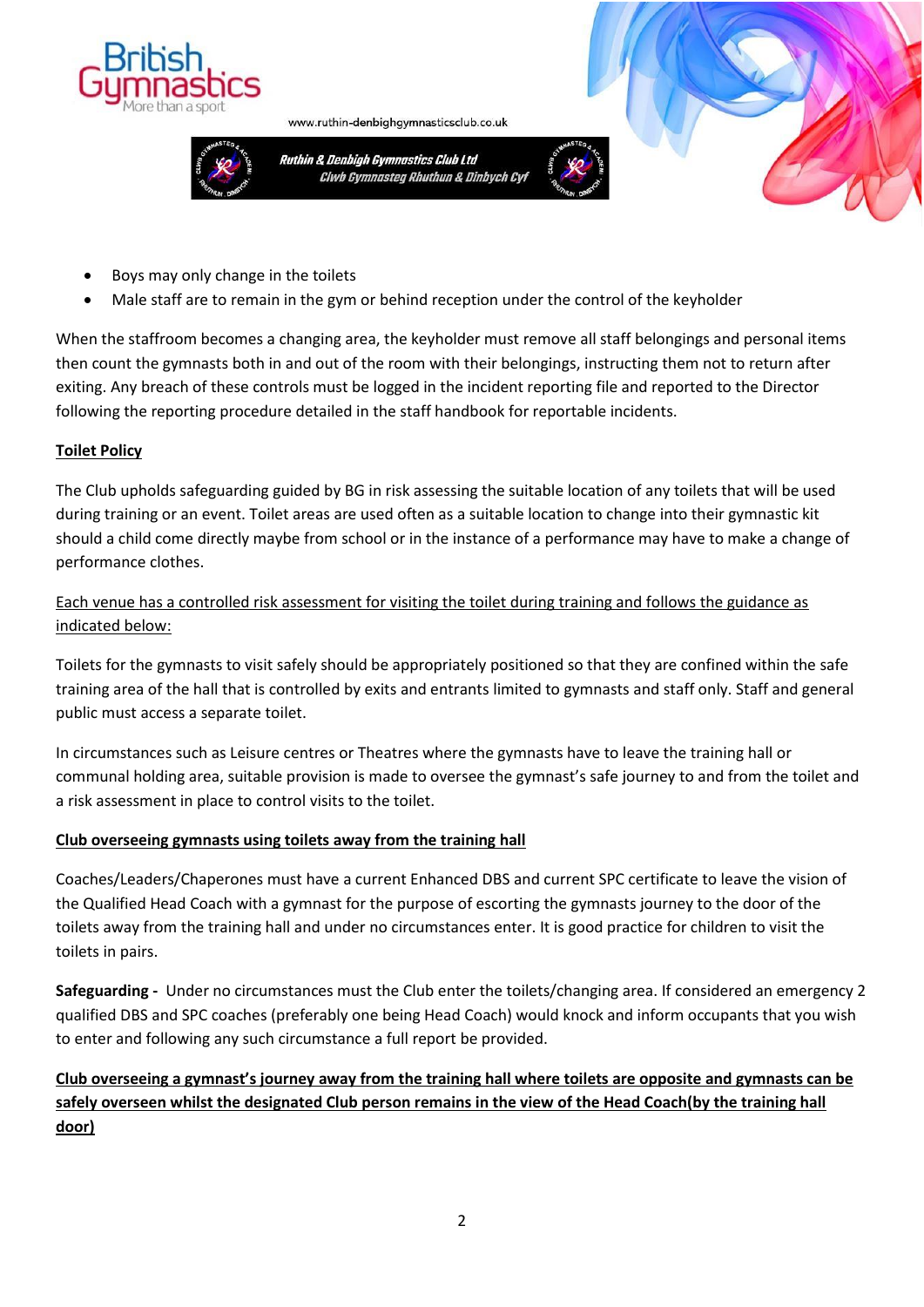



www.ruthin-denbighgymnasticsclub.co.uk

Ruthin & Denbigh Gymnastics Club Ltd Clwb Gymnasteg Rhuthun & Dinbych Cyf





Coaches/Leaders/Chaperones who do not hold an SPC can follow training and guidance from the Head Coach to stand by the training hall door ONLY and oversee the gymnasts journey to and from the training hall. Gymnasts in pairs are always encouraged as good practice in the younger age groups 10 and under.

# **Where there is a lack of suitable private changing rooms identified or the only suitably large area for the children to change are considered by the Club as communal**

A risk assessment will be put in place to control changing areas.

## **Changes in toilet location**

Should, for some unforeseen circumstance, the "risk assessed" toilet be inaccessible on any day, the risk assessment allows for the following procedure: the escort from the Club will check in advance that the other toilet is not being used by parents or coaches, before allowing the child access.

## **Parents**

Should a parent be in attendance during the session, they are not to take the child to the toilet unless they are requested to do so by the Club, without advising the Head Coach. We ask that they direct their child back to their Coach to seek permission. Please encourage your child to always ask permission from their training Coach before approaching you for such.

## **Exclusion to this Policy: Preschool (Daisies class)**

**Any child accompanied by a parent (Parent & Toddler, Preschool) we request that the parent stays to spectate, so that on request from the Coach they can escort their own child to the toilet and return them safely and directly to their child's Coach.**

*May we take this opportunity to reiterate that the Club has a duty of care for your child once they are handed over and registered in the facility. Please do not remove your child or take them home early without gaining the permission of the Head Coach. When you collect your child please receive your child in an official handover so that we may fulfil our child protection obligations.*